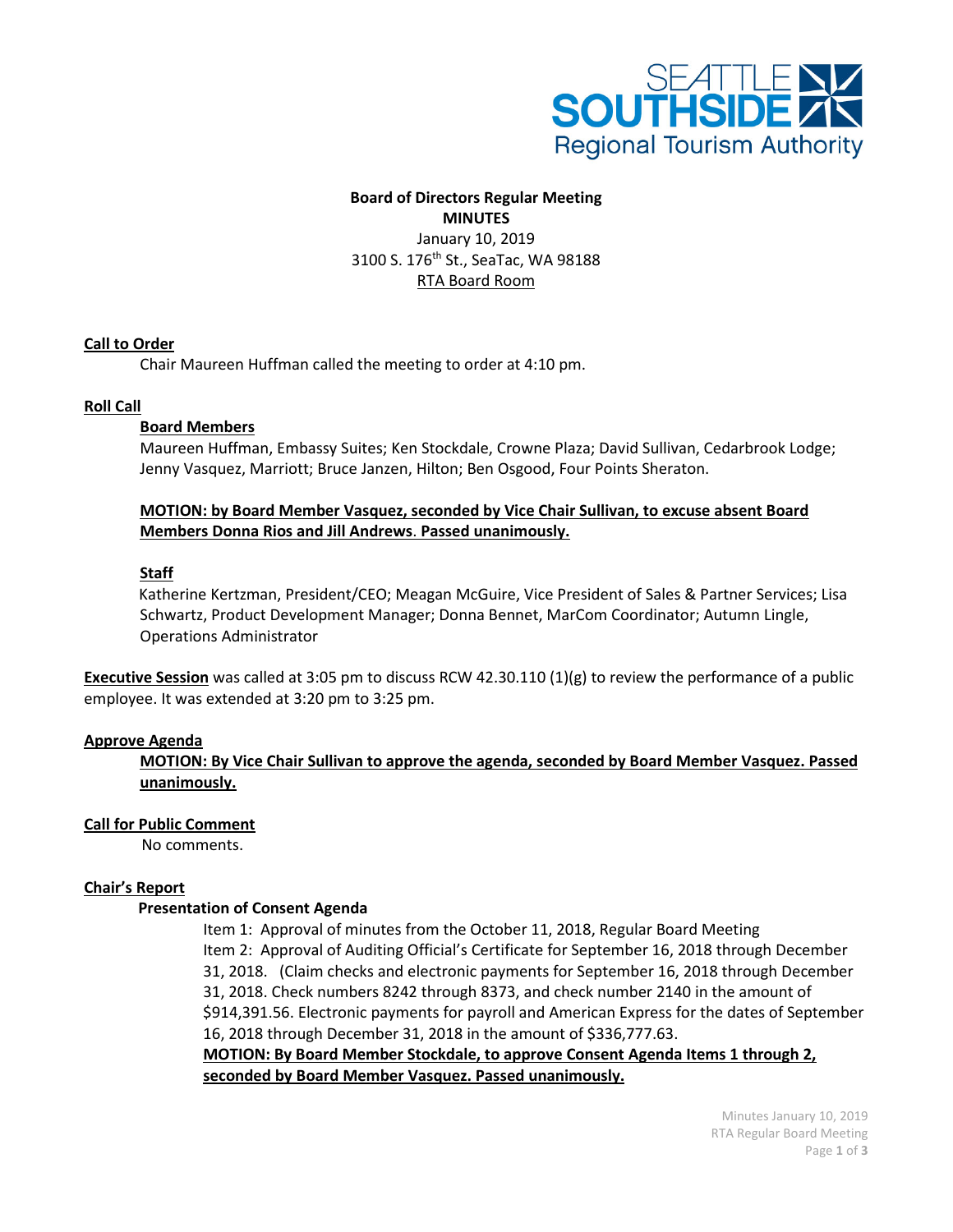#### **Financial Reports**

• President/CEO Kertzman introduced Steve Miller from M and M, P.S., Inc. Mr. Miller provided an overview of the RTA finances

#### **President's Report**

#### **Informational:**

- President/CEO Kertzman stated the 2018 State Auditors Accountability Audit was clean. One recommendation regarding PayPal was made, which the RTA has complied.
- President/CEO Kertzman noted that with the city of Des Moines reduction in funding, the RTA would need to review possible reduction of services offered.

#### **Action Items:**

• None

## **Committee Reports**

#### **Informational:**

- Board Member Vasquez gave an overview of the Destination Development Board Advisory Committee (DDBAC) Meeting
- DDBAC recommended to the Board of Directors that the RTA modify its Executive Policy to allow all interested hotels to participate in advertising opportunities that are available in the RTA's official media kit.
- •DDBAC recommended that the Dining Guide be placed at the back of the Travel Planner
- DDBAC recommended that the fold out map be reworked to a tear-off tablet for the concierge/front desk staff to use for guest information
- Possible implementation of a larger regional program foe 2020 that includes all o the RTA cities. Ideas included a Restaurant Week, Holiday Lights at the Highline Botanical Gardens and a Christmas Market similar to Vancouver B.C.'s
- Patrice Thorell has resigned from the Committee

### **Action Items:**

## **MOTION #2019-001: By Board Member Osgood, that the RTA modify its Executive Policy to allow all interested hotels to participate in advertising opportunities that are available to other business associates as outlined in the RTA's official media kit, seconded by Board Member Stockdale**. **Passed unanimously.**

### **Staff Reports**

#### **Informational:**

Product Development Manager Schwartz distributed a list of services provided to the city of Des Moines and noted that many services may need to be reduced.

#### **Action Items:**

**MOTION #2019-002: By Board Member Vasquez to empower the RTA President/CEO to continue negotiations with the city of Des Moines to find a lodging tax agreement that will be perceived as fair and equitable amongst the partner cities, seconded by Board Member Stockdale. Passed unanimously.**

#### **Other Business**

• None